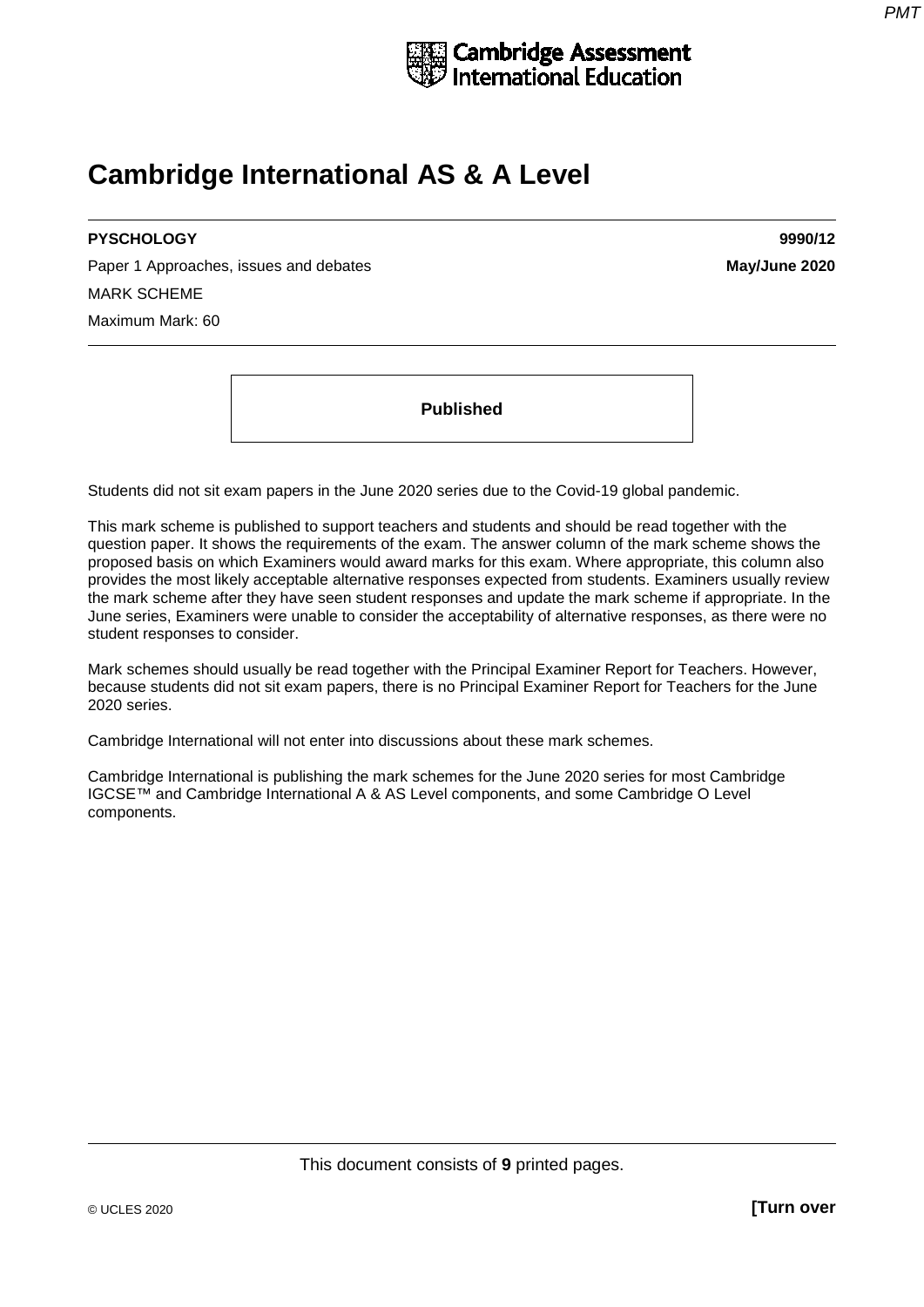*PMT*

### **Generic Marking Principles**

These general marking principles must be applied by all examiners when marking candidate answers. They should be applied alongside the specific content of the mark scheme or generic level descriptors for a question. Each question paper and mark scheme will also comply with these marking principles.

GENERIC MARKING PRINCIPLE 1:

Marks must be awarded in line with:

- the specific content of the mark scheme or the generic level descriptors for the question
- the specific skills defined in the mark scheme or in the generic level descriptors for the question
- the standard of response required by a candidate as exemplified by the standardisation scripts.

GENERIC MARKING PRINCIPLE 2:

Marks awarded are always **whole marks** (not half marks, or other fractions).

GENERIC MARKING PRINCIPLE 3:

Marks must be awarded **positively**:

- marks are awarded for correct/valid answers, as defined in the mark scheme. However, credit is given for valid answers which go beyond the scope of the syllabus and mark scheme, referring to your Team Leader as appropriate
- marks are awarded when candidates clearly demonstrate what they know and can do
- marks are not deducted for errors
- marks are not deducted for omissions
- answers should only be judged on the quality of spelling, punctuation and grammar when these features are specifically assessed by the question as indicated by the mark scheme. The meaning, however, should be unambiguous.

GENERIC MARKING PRINCIPLE 4:

Rules must be applied consistently e.g. in situations where candidates have not followed instructions or in the application of generic level descriptors.

GENERIC MARKING PRINCIPLE 5:

Marks should be awarded using the full range of marks defined in the mark scheme for the question (however; the use of the full mark range may be limited according to the quality of the candidate responses seen).

GENERIC MARKING PRINCIPLE 6:

Marks awarded are based solely on the requirements as defined in the mark scheme. Marks should not be awarded with grade thresholds or grade descriptors in mind.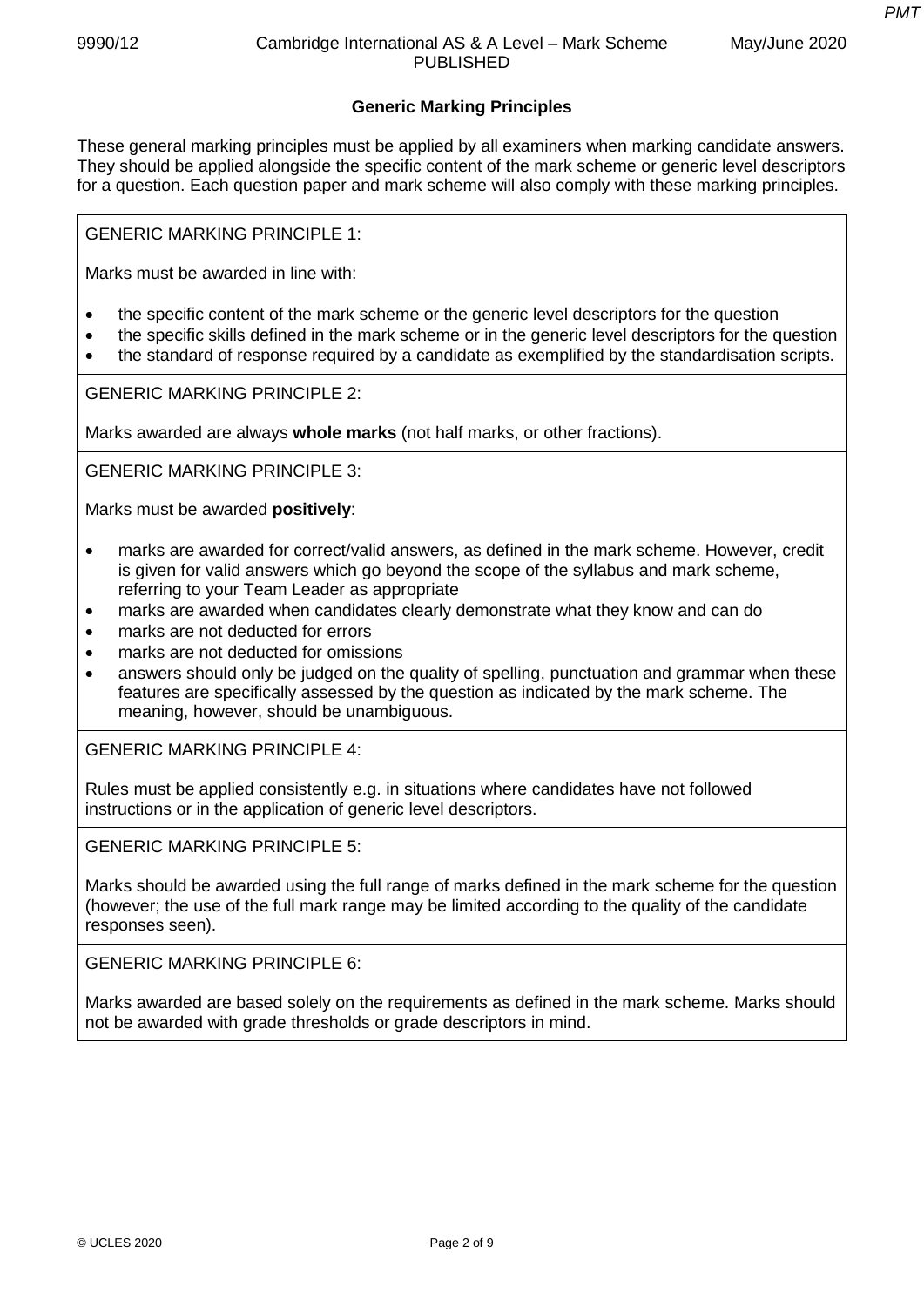May/June 2020

| Question | <b>Answer</b>                                                                                                                                                                                                                 | <b>Marks</b>   |
|----------|-------------------------------------------------------------------------------------------------------------------------------------------------------------------------------------------------------------------------------|----------------|
| 1(a)     | From the study by Milgram (obedience):                                                                                                                                                                                        | 1              |
|          | Identify the sampling technique used in this study.                                                                                                                                                                           |                |
|          | 1 mark for correct answer.                                                                                                                                                                                                    |                |
|          | Volunteer/self-selecting                                                                                                                                                                                                      |                |
| 1(b)     | Identify two examples of 'signs of extreme tension' shown by<br>participants in this study.                                                                                                                                   | $\mathbf{2}$   |
|          | 1 mark for 'sign' - if more than one written in either scaffolded slot then take<br>the first answer for each.                                                                                                                |                |
|          | Signs of extreme tension:<br>Sweat:<br>Tremble;<br>Stutter;<br>Bit lip;<br>Groan;<br>Dig fingernails into flesh;<br>Nervous laughing (fits);<br>Smiling;<br>Full-blown seizures;                                              |                |
| 1(c)     | Describe the 'preliminary run' that participants had to complete before<br>the 'regular run' in this study.                                                                                                                   | 3              |
|          | 1 mark per correct point.                                                                                                                                                                                                     |                |
|          | The participant/teacher was given 10 words to read (to the learner);<br>Three of these were neutral/ones the learner would get correct;<br>Seven of these were 'incorrect' answers;<br>So a voltage of 105v was administered; |                |
| 2(a)     | From the study by Laney et al. who investigated whether new<br>information about liking asparagus can change old information:                                                                                                 | $\overline{2}$ |
|          | Outline one psychological concept that was investigated in this study.                                                                                                                                                        |                |
|          | 1 mark for identifying<br>1 mark for outlining                                                                                                                                                                                |                |
|          | e.g.<br>(Positive) false memories (1 mark). These are memories that are an apparent<br>recollection of an event/behaviour/situation that never actually happened<br>$(1 mark)$ .                                              |                |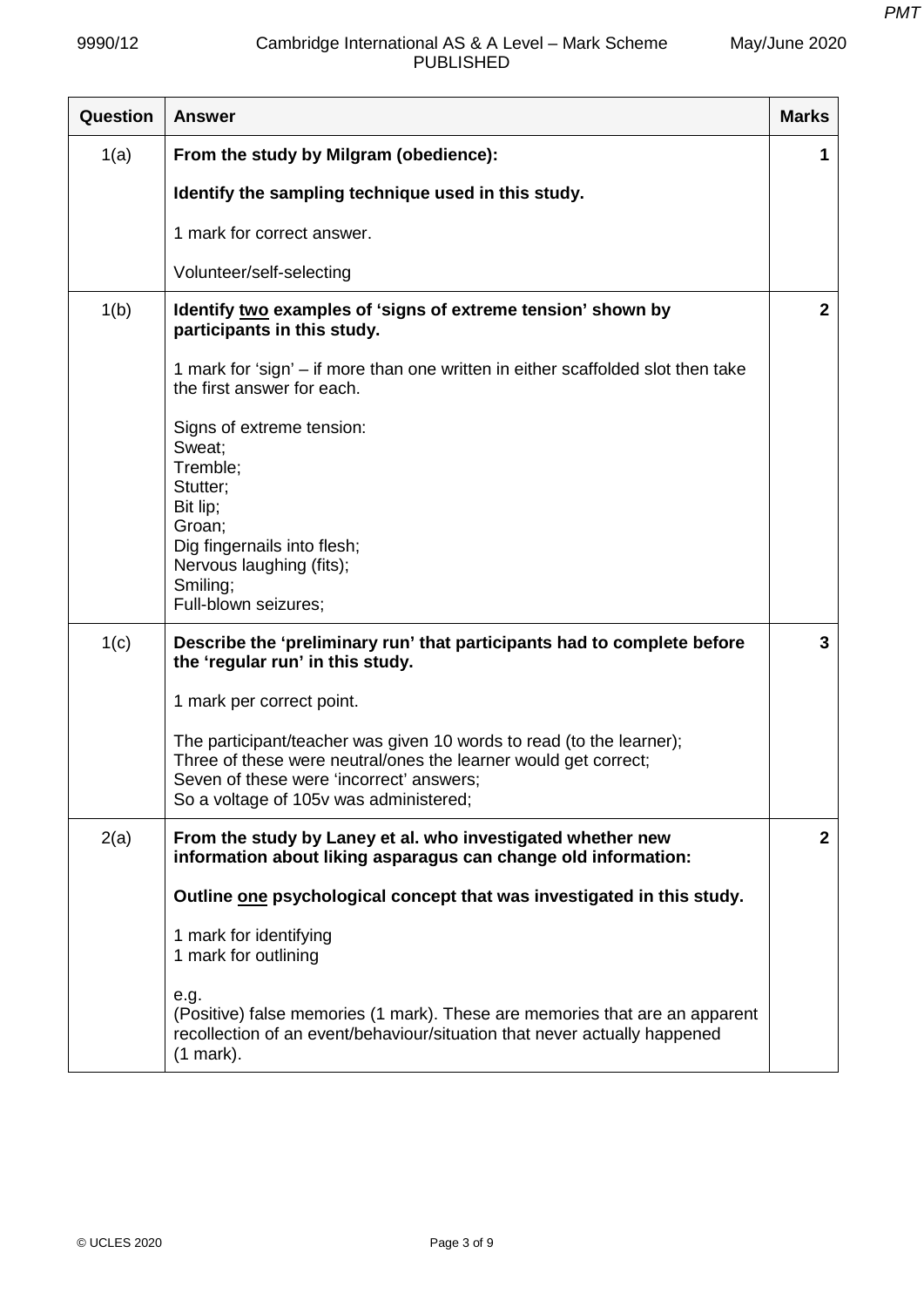May/June 2020

| <b>Question</b> | <b>Answer</b>                                                                                                                                                 | <b>Marks</b> |
|-----------------|---------------------------------------------------------------------------------------------------------------------------------------------------------------|--------------|
| 2(b)            | Outline one result from the Food History Inventory in Experiment 2 of<br>this study.                                                                          |              |
|                 | 2 marks = full result (with a meaningful comparison)<br>1 mark = partial result                                                                               |              |
|                 | e.g.<br>The mean confidence of the Love Group increased more than the Control<br>Group (2 marks)<br>The mean confidence of the Love Group increased (1 mark). |              |

| Question | <b>Answer</b>                                                                                                                                                                                                                                                                                                                                                                                          | <b>Marks</b>   |
|----------|--------------------------------------------------------------------------------------------------------------------------------------------------------------------------------------------------------------------------------------------------------------------------------------------------------------------------------------------------------------------------------------------------------|----------------|
| 3(a)     | From the study by Andrade (doodling):                                                                                                                                                                                                                                                                                                                                                                  | $\mathbf{2}$   |
|          | Outline one result from the memory scores for names (monitored<br>information) in this study.                                                                                                                                                                                                                                                                                                          |                |
|          | 2 marks = full result (compares the two conditions correctly)<br>1 mark = partial result (e.g. one condition)                                                                                                                                                                                                                                                                                          |                |
|          | e.g.<br>The doodling condition scored (on average) higher than the control condition<br>(2 marks)                                                                                                                                                                                                                                                                                                      |                |
|          | The average score for the doodling group was 5.1 (1 mark)                                                                                                                                                                                                                                                                                                                                              |                |
| 3(b)     | Outline one methodological strength of this study.                                                                                                                                                                                                                                                                                                                                                     | $\overline{2}$ |
|          | 1 mark = an appropriate methodological strength<br>1 mark = applied to Andrade                                                                                                                                                                                                                                                                                                                         |                |
|          | e.g.<br>The study had controls so we could establish cause and effect (1 mark);<br>The study controlled things like the length of the script/the time the participant<br>was spoken to before recall, meaning that Andrade could be confident it was<br>doodling causing changes in recall rate(s) (2 marks)<br>There was a standardised procedure meaning reliability could be assessed<br>$(1$ mark) |                |
| 3(c)     | Outline one ethical weakness of this study.                                                                                                                                                                                                                                                                                                                                                            | $\overline{2}$ |
|          | 1 mark = an appropriate/possible ethical issue<br>1 mark = applied to Andrade                                                                                                                                                                                                                                                                                                                          |                |
|          | e.g.<br>Participants were deceived (1 mark); They did not know that they would have<br>to remember the names/places in telephone message (1 mark)<br>Participants might have experienced some psychological distress (1 mark)<br>because they were not expecting a memory test/could not remember the<br>names/places (1 mark)                                                                         |                |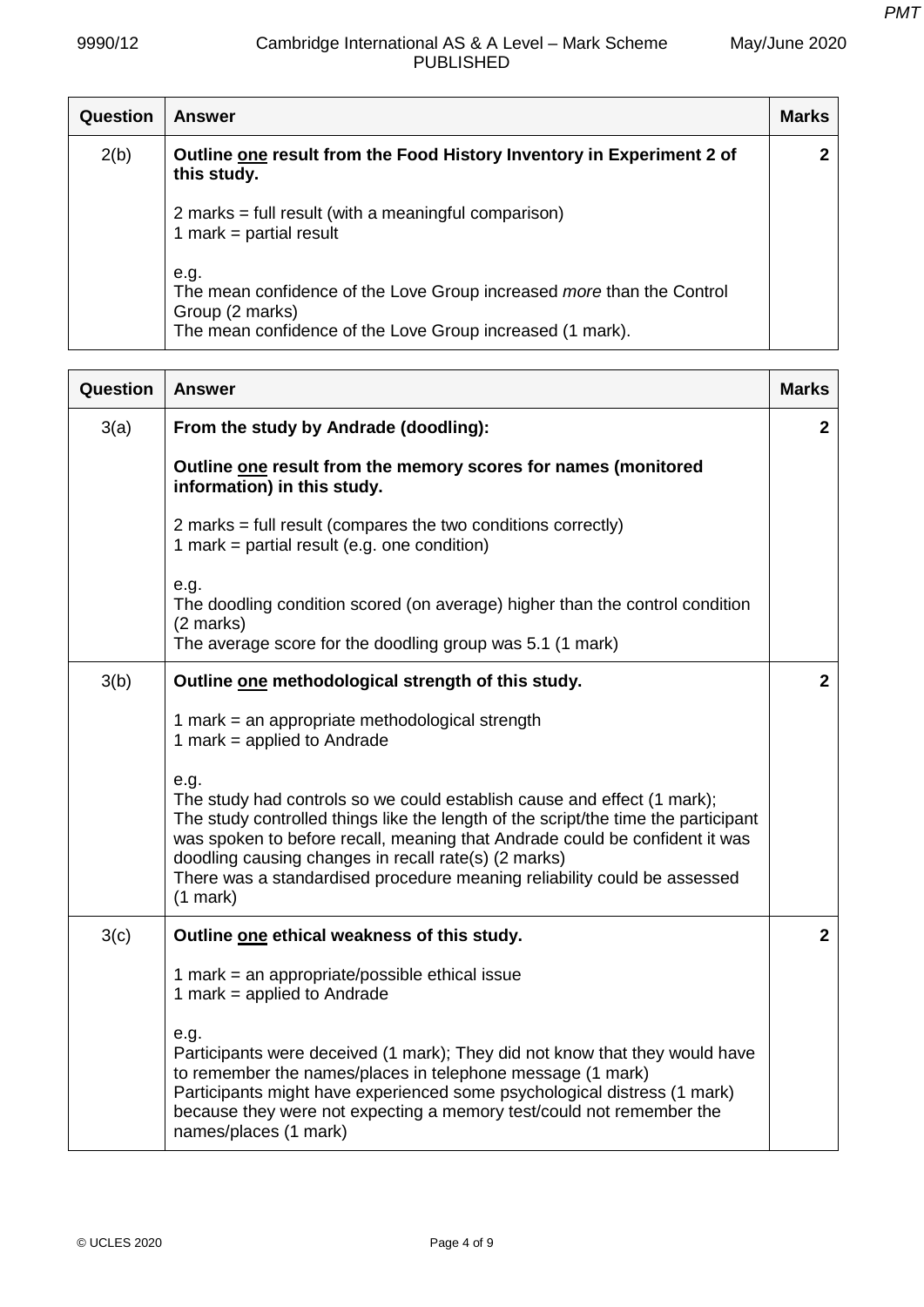| May/June 2020 |  |
|---------------|--|
|---------------|--|

| <b>Question</b> | <b>Answer</b>                                                                                                                                                                                                                                                                                                                 | <b>Marks</b> |
|-----------------|-------------------------------------------------------------------------------------------------------------------------------------------------------------------------------------------------------------------------------------------------------------------------------------------------------------------------------|--------------|
| 4(a)            | In the study by Pepperberg (parrot learning), a principal trainer and<br>secondary trainers were used during the 'test procedures'.                                                                                                                                                                                           |              |
|                 | Describe what the principal trainer would do during the 'test<br>procedures'.                                                                                                                                                                                                                                                 |              |
|                 | 1 mark per correct point.                                                                                                                                                                                                                                                                                                     |              |
|                 | She was sat in the room with her back to Alex/the parrot;<br>She did not look at Alex/the parrot during the presentation of (test) objects;<br>She did not know what object was being presented;<br>She repeated out loud what Alex/the parrot said;<br>It was then decided if the response was correct/incorrect/indistinct. |              |
| 4(b)            | Outline how the overall test score was calculated in this study.                                                                                                                                                                                                                                                              | 2            |
|                 | Dividing the total number of correct identifications (1 mark) by the total<br>number of presentations required (1 mark).                                                                                                                                                                                                      |              |

| Question | <b>Answer</b>                                                                                                                                                                                                                                                                                                                                | <b>Marks</b> |
|----------|----------------------------------------------------------------------------------------------------------------------------------------------------------------------------------------------------------------------------------------------------------------------------------------------------------------------------------------------|--------------|
| 5        | Adelia wants to replicate the Epinephrine Misinformed (Epi Mis)<br>condition from the study by Schachter and Singer (two factors in<br>emotion) and needs your help. You must produce clear instructions for<br>Adelia, from when the participant arrives until they are given the<br>injection.                                             | 5            |
|          | Suggest instructions that Adelia could use to replicate this part of the<br>study.                                                                                                                                                                                                                                                           |              |
|          | 1 mark per correct instruction.                                                                                                                                                                                                                                                                                                              |              |
|          | Max 3 for instructions given that are not specific to the Epi Mis condition.                                                                                                                                                                                                                                                                 |              |
|          | General:                                                                                                                                                                                                                                                                                                                                     |              |
|          | You must tell the participant that the study is about vision;<br>You must tell them that it is about how vitamins affect vision;<br>You must tell them that a vitamin compound/Suproxin is being assessed;<br>You must then gain their permission to be injected (with Suproxin);<br>You must tell them that the injection is mild/harmless; |              |
|          | Epi Mis specific:                                                                                                                                                                                                                                                                                                                            |              |
|          | You must also tell them/reveal that there may be side effects;<br>Tell them that they are short-lived;<br>Tell them they will last about 15 minutes or so;<br>Tell them that their feet will feel numb/itching sensation/might get a slight<br>headache;                                                                                     |              |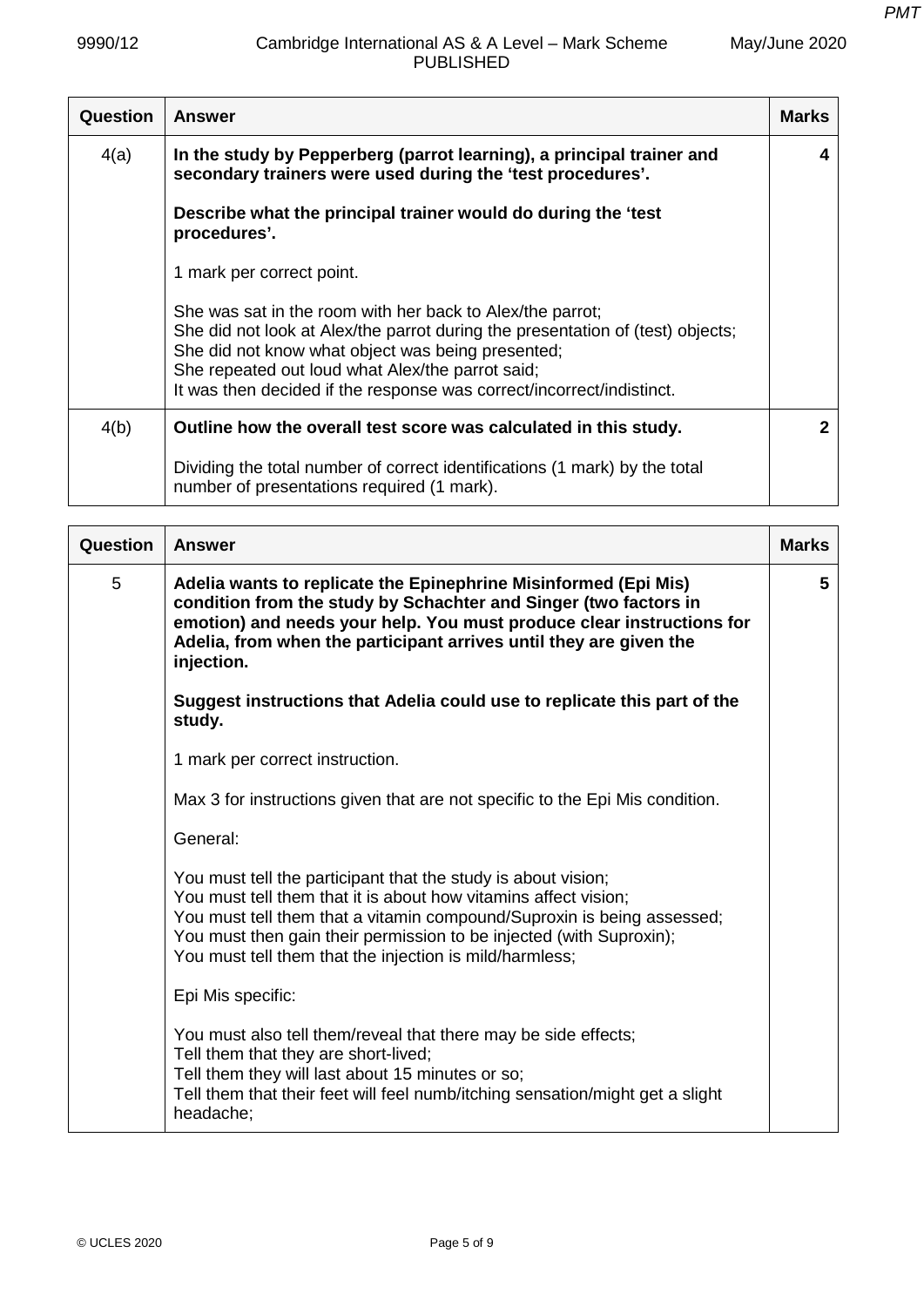| May/June 2020 |  |
|---------------|--|
|---------------|--|

| <b>Question</b> | <b>Answer</b>                                                                                                                                                                                                                               | <b>Marks</b> |
|-----------------|---------------------------------------------------------------------------------------------------------------------------------------------------------------------------------------------------------------------------------------------|--------------|
| 6(a)            | From the study by Baron-Cohen et al. (eyes test):                                                                                                                                                                                           | $\mathbf{2}$ |
|                 | Identify two characteristics of the sample used in Group 3.                                                                                                                                                                                 |              |
|                 | 1 mark per characteristic.                                                                                                                                                                                                                  |              |
|                 | (normal) adults;<br>Students;<br>Males and females (even split);<br>Studying at Cambridge University;                                                                                                                                       |              |
| 6(b)            | Describe how the participants were recruited for Groups 2 and 3.                                                                                                                                                                            | 3            |
|                 | 1 mark per correct point<br>Max 2 for Group 2; Max 2 for Group 3                                                                                                                                                                            |              |
|                 | Group 2:<br>Opportunity/volunteer sampling;<br>From adult community/education classes in Exeter;<br>From public libraries in Cambridge;                                                                                                     |              |
|                 | Group 3:<br>Opportunity/volunteer sampling;<br>From students studying degrees at Cambridge University;<br>All students had performed well in Advanced Level qualifications;                                                                 |              |
| 6(c)            | Outline one conclusion from this study.                                                                                                                                                                                                     | $\mathbf{2}$ |
|                 | $2$ marks = full conclusion<br>1 mark = partial conclusion<br>0 marks = $purely$ results                                                                                                                                                    |              |
|                 | e.g.<br>The Revised 'Eyes Test' overcame the problems of the original version<br>$(1$ mark)<br>The Revised 'Eyes Test' overcame the problems of the original version<br>making it a valid test of social intelligence (in adults) (2 marks) |              |
|                 | The Revised test could discriminate AS and non-AS participants (1 mark)<br>AS/HFA participants scored lower on the Eyes Test than all other groups<br>(0 marks)                                                                             |              |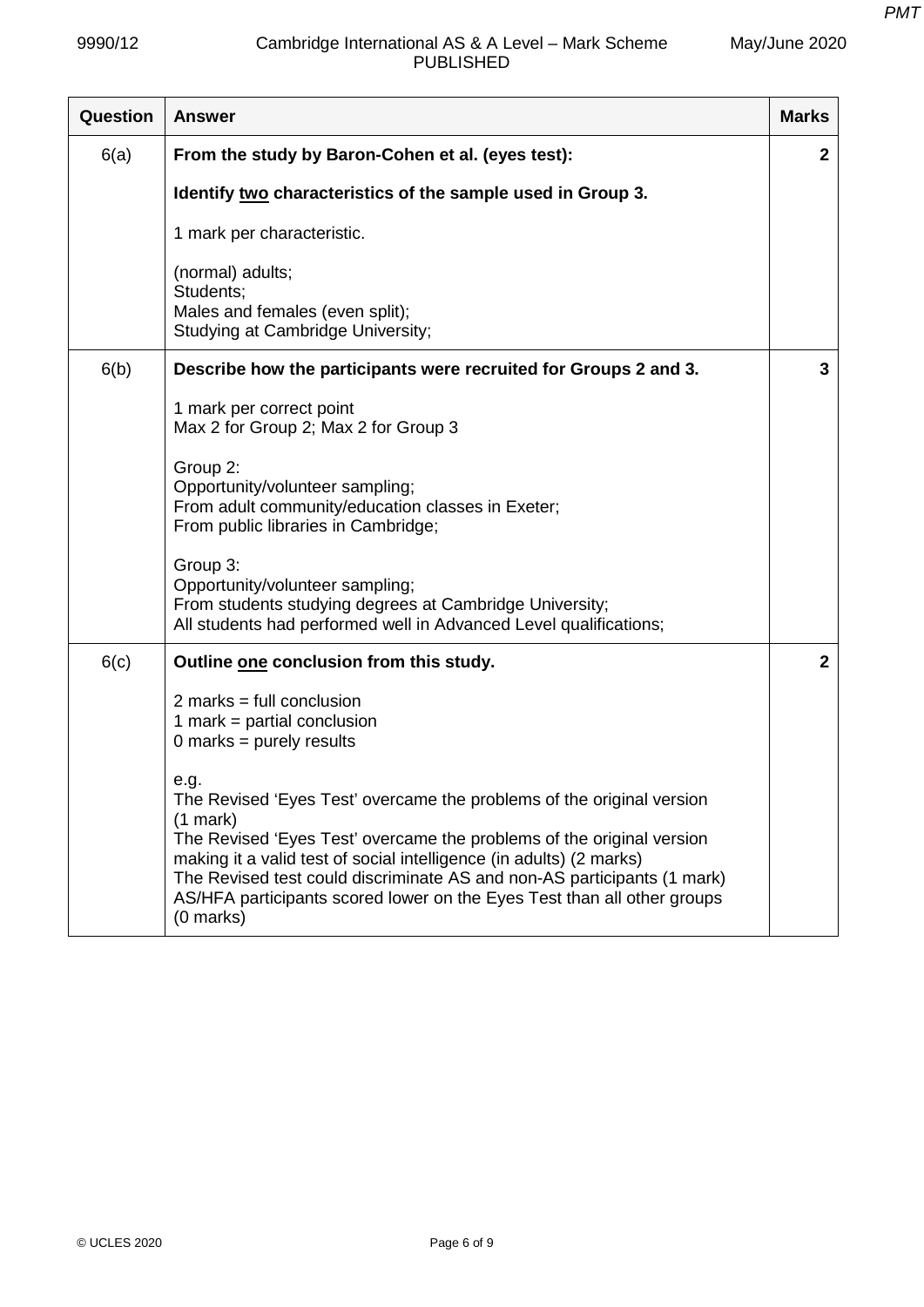*PMT*

| May/June 2020 |  |
|---------------|--|
|---------------|--|

| Question | <b>Answer</b>                                                                                                                                                                                                                                                                                                                | <b>Marks</b>   |
|----------|------------------------------------------------------------------------------------------------------------------------------------------------------------------------------------------------------------------------------------------------------------------------------------------------------------------------------|----------------|
| 7(a)     | From the study by Canli et al. (brain scans and emotion):                                                                                                                                                                                                                                                                    | $\mathbf{2}$   |
|          | Outline one aim of this study.                                                                                                                                                                                                                                                                                               |                |
|          | 2 marks = full $aim$<br>1 mark = partial aim                                                                                                                                                                                                                                                                                 |                |
|          | e.g.<br>To investigate whether the amygdala is sensitive to different levels of<br>experienced emotional intensities (2 marks)<br>To investigate whether the degree of emotional intensity affects the role of the<br>amygdala in enhancing memory (2 marks)<br>To investigate the role of the amygdala in memories (1 mark) |                |
| 7(b)     | Suggest one real-world application of this study.                                                                                                                                                                                                                                                                            | $\overline{2}$ |
|          | 1 mark for application (clearly based on Canli)<br>1 mark for who it would benefit/elaboration                                                                                                                                                                                                                               |                |
|          | e.g.<br>People in advertising may want to use emotionally intense imagery (1 mark).<br>The images in this study that were rated emotionally intense were<br>remembered better so products linked to this type of imagery may also be<br>well remembered (1 mark)                                                             |                |
|          | Psychologists may want to use the same procedure with people who have<br>memory difficulties (1 mark). If a patient does not remember emotionally<br>intense imagery then they may have a problem with/may have a damaged<br>amygdala (1 mark)                                                                               |                |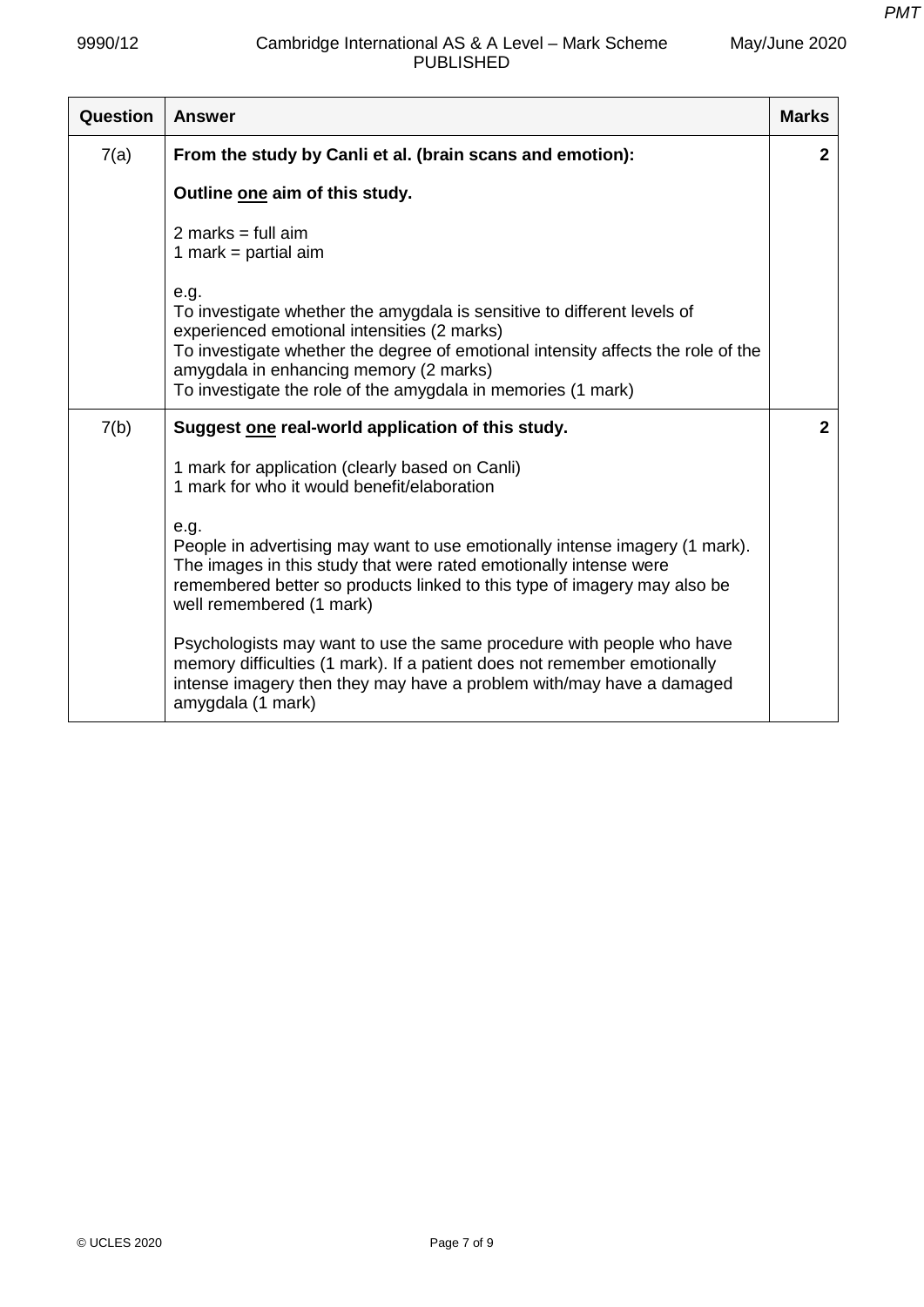May/June 2020

| Question | <b>Answer</b> |                                                                                                                                                                                                                                                                                                                                           |                | <b>Marks</b> |
|----------|---------------|-------------------------------------------------------------------------------------------------------------------------------------------------------------------------------------------------------------------------------------------------------------------------------------------------------------------------------------------|----------------|--------------|
| 8(a)     | approach.     | The study by Yamamoto et al. (chimpanzee helping) is from the social                                                                                                                                                                                                                                                                      |                | 4            |
|          | each.         | Outline two assumptions of the social approach, using any example for                                                                                                                                                                                                                                                                     |                |              |
|          |               | 1 mark = appropriate assumption $(x2)$<br>1 mark = any relevant example $(x2)$                                                                                                                                                                                                                                                            |                |              |
|          | e.g.          | Behaviour/cognitions/emotions can be influenced by other individuals<br>(1 mark). For example, in the study by Milgram, the experimenter in the lab<br>coat used prods to get them to continue to give electric shocks (1 mark)                                                                                                           |                |              |
|          |               | Behaviour/cognitions/emotions can be influenced by groups (1 mark). For<br>example, in emergency situations people may believe other people are<br>giving/calling for help so just walk on by when they usually help (1 mark).                                                                                                            |                |              |
| 8(b)     |               | Explain how one result from the study by Yamamoto et al. supports the<br>individual explanation of prosocial behaviour and how one result does<br>not support the individual explanation of prosocial behaviour.                                                                                                                          |                | 8            |
|          | Level         | Criteria                                                                                                                                                                                                                                                                                                                                  | <b>Marks</b>   |              |
|          | 4             | The result presented has a meaningful comparison and<br>the candidate clearly explains how the result<br>supports/does not support the individual explanation.                                                                                                                                                                            | 4              |              |
|          | 3             | The result presented has a meaningful comparison and<br>there is a brief attempt at explaining how the result<br>supports/does not support the individual explanation;<br>The result presented has no meaningful comparison but<br>the candidate clearly explains how the result<br>supports/does not support the individual explanation. | 3              |              |
|          | 2             | The result presented has a meaningful comparison but<br>there is no attempt at explanation or explanation is not<br>about the individual explanation;<br>The result presented is not clear but there is an implicit<br>attempt at explaining how the result supports/does not<br>support the individual explanation.                      | $\overline{2}$ |              |
|          | 1             | The result presented has no meaningful comparison or<br>there is a basic attempt at explaining.                                                                                                                                                                                                                                           | 1              |              |
|          | 0             | No creditworthy answer.                                                                                                                                                                                                                                                                                                                   | 0              |              |